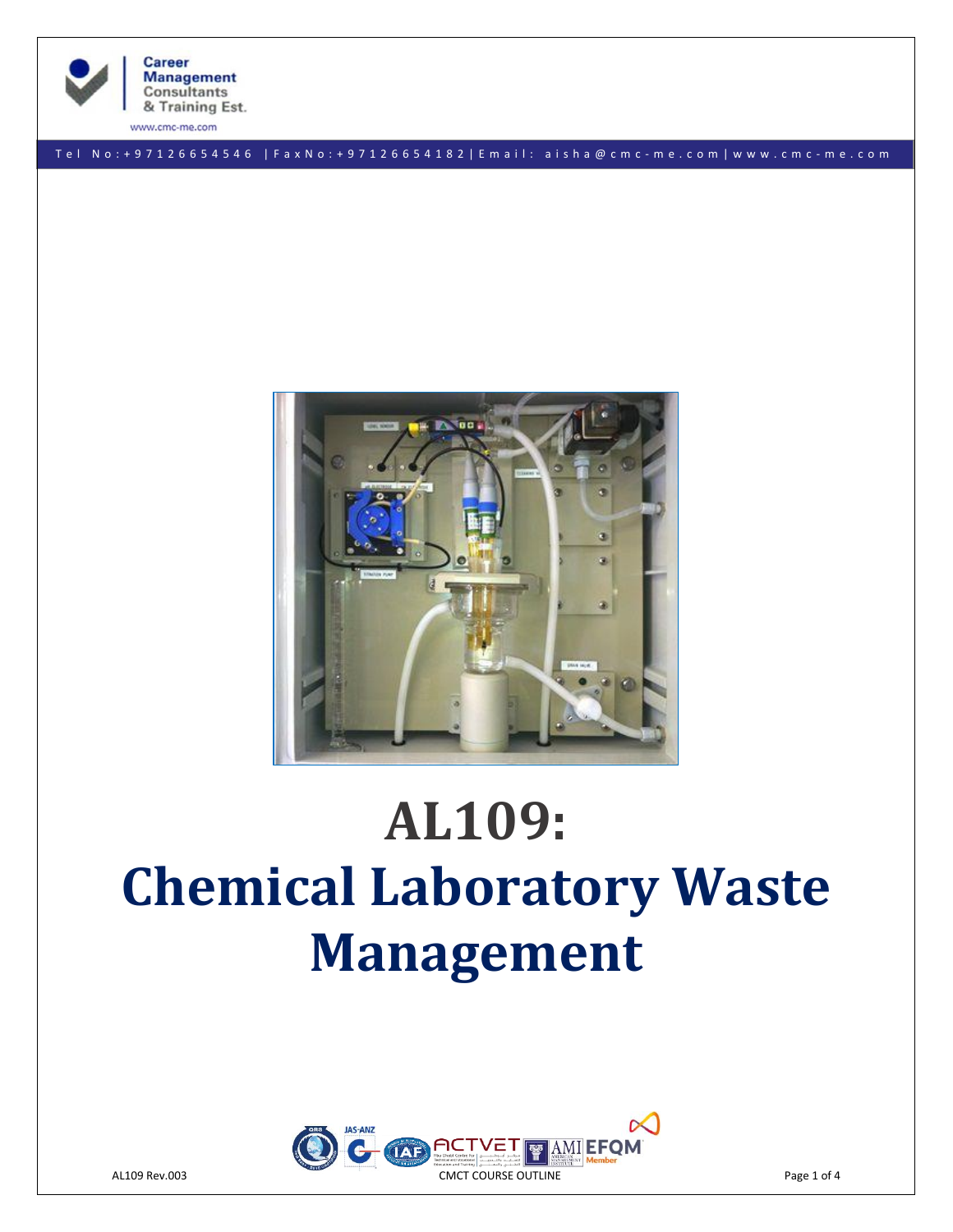

#### T e l N o : + 9 7 1 2 6 6 5 4 5 4 6 | F a x N o : + 9 7 1 2 6 6 5 4 1 8 2 | E m a i l : a i s h a @ c m c - m e . c o m | w w w . c m c - m e . c o m

# Training Description:

This course focuses on present methods for the management and ultimate disposal of laboratory waste that may present chemical hazards, as well as those multi hazardous wastes that contain some combination of chemical, radioactive, and biological hazards. The best strategy for managing laboratory waste aims to maximize safety and minimize environmental impact.

This course describes chemical and physical properties of the materials that used or synthesized in chemical laboratory. The evaluating hazards, providing information necessary to make an accurate waste determination, and assisting in the evaluation of appropriate strategies for management, minimization, and disposal.

There are four tiers to waste management to reduce its environmental impact: pollution prevention and source reduction; reuse or redistribution of unwanted, surplus materials; treatment, reclamation, and recycling of materials within the waste; and disposal through incineration, treatment or land burial.

# Training Objective:

The objectives for chemical laboratory managing waste are deal with the problem of waste disposal at several levels. The objectives are based on the premise that not all wastes should be treated equally. A practical and useful waste management system is one that takes all of the related factors, such as differences in wastes and dangers of waste, into consideration. In most chemical laboratory, the overall goals or objectives include:

- $\checkmark$  Reducing risks and liabilities
- ✓ Controlling costs
- $\checkmark$  Planning for the future
- $\checkmark$  Coordinating with the respective government department or institution for better waste management practices

#### By the end of the training, participants will be able to:

- $\checkmark$  Understand the hazard waste characteristics
- $\checkmark$  Recognize essential rules for managing hazardous chemical materials
- $\checkmark$  Learn handling, use, transport and storage chemical laboratory waste
- ✓ Aware about chemical laboratory waste treatment, recycle, reuse and final disposal

# Training Designed for:

This course is intended for Laboratory Managers, Quality Managers, Laboratory Section Heads, Laboratory Chemists, Laboratory Technicians and other Laboratory Technical Personnel.

# Training Program:

#### *FIVE DAYS:*

- ❖ PRE-TEST
- ❖ Introduction
- ❖ When is Hazardous Waste Regulated?
- ❖ What is Hazardous Waste?
- ❖ Hazardous Chemical Waste Determination

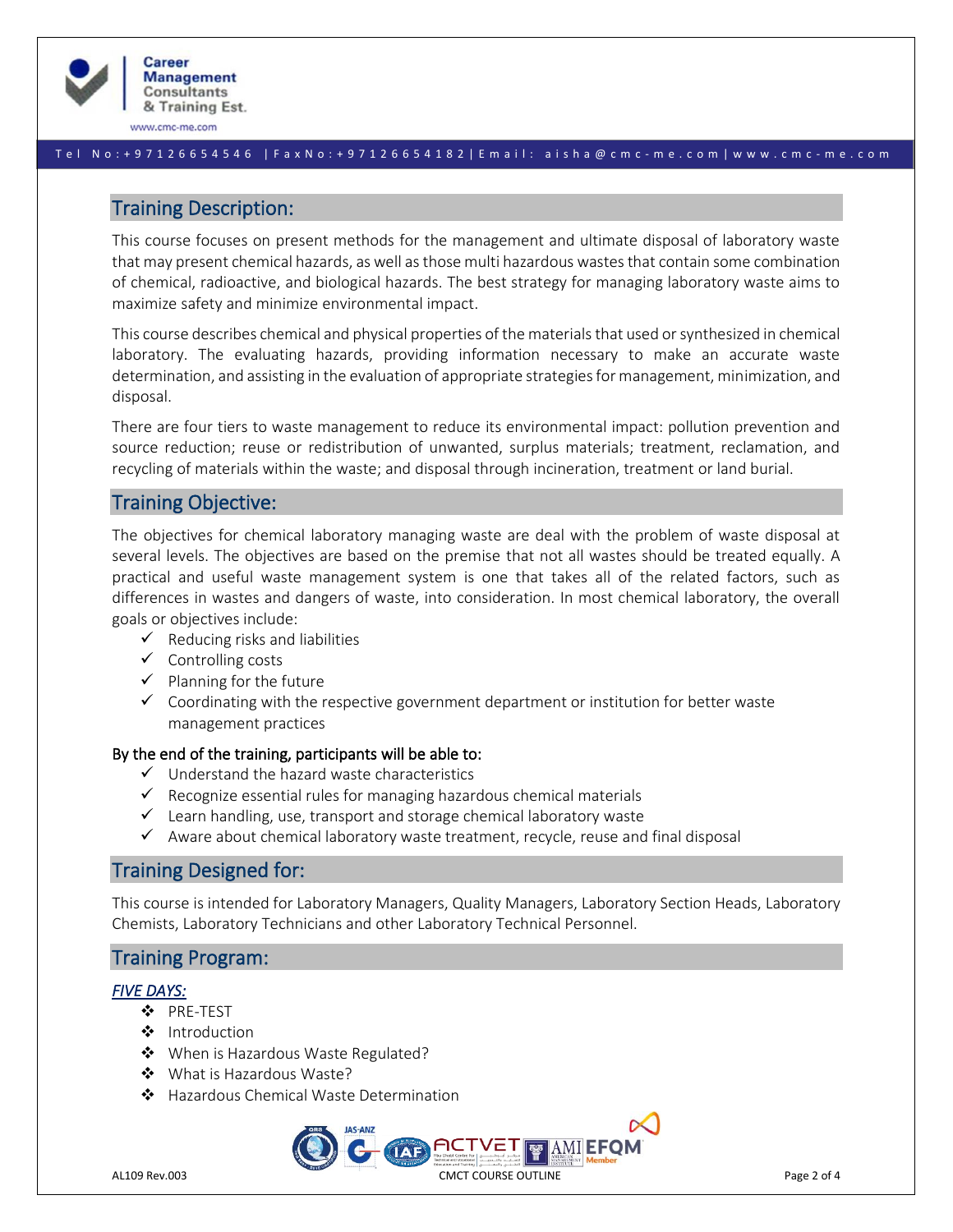

#### T e l N o : + 9 7 1 2 6 6 5 4 5 4 6 | F a x N o : + 9 7 1 2 6 6 5 4 1 8 2 | E m a i l : a i s h a @ c m c - m e . c o m | w w w . c m c - m e . c o m

- ❖ Essential Rules for Managing Hazardous Chemical Materials
	- Waste Minimization
	- Storing waste in the lab (Satellite accumulation)
	- Container Management in SAA's
	- Waste Containers
		- o Properly Labeling Waste Containers
	- Drain Disposal
- ❖ Waste Streams with Special Procedures
	- Unknown Materials
	- Peroxide Forming Chemicals
	- Waste Oil
	- Gas Producing Waste Streams
	- Compressed Gas Cylinders
	- Lecture Bottles
	- Aldrich Sure Paks
	- Mercury Containing Items
	- Mixed Waste
	- Empty Containers
	- Disposal of Chemically Contaminated Needles & Syringes
	- DEA Controlled Substances Disposal
	- General Information
	- Lists of Controlled Substances
	- Disposal Procedures
	- DEA Contact Information
	- Refrigerants in Equipment
	- Battery Recycling
	- Non-hazardous Waste Disposal
- ❖ Course Conclusion
- ❖ POST-TEST and EVALUATION

## Training Requirement:

"Hand's on practical sessions, equipment and software will be applied during the course if required and as per the client's request."

Please note that the above topics can be amended as per client's learning needs and objectives. Further, it should be forwarded to us a month prior to the course dates.

# Training Methodology:

This interactive training course includes the following training methodologies as a percentage of the total tuition hours:

- 30% Lectures, Concepts, Role Play
- 70% Workshops & Work Presentations, Techniques, Based on Case Studies & Practical Exercises, Software & General Discussions
- Pre and Post Test